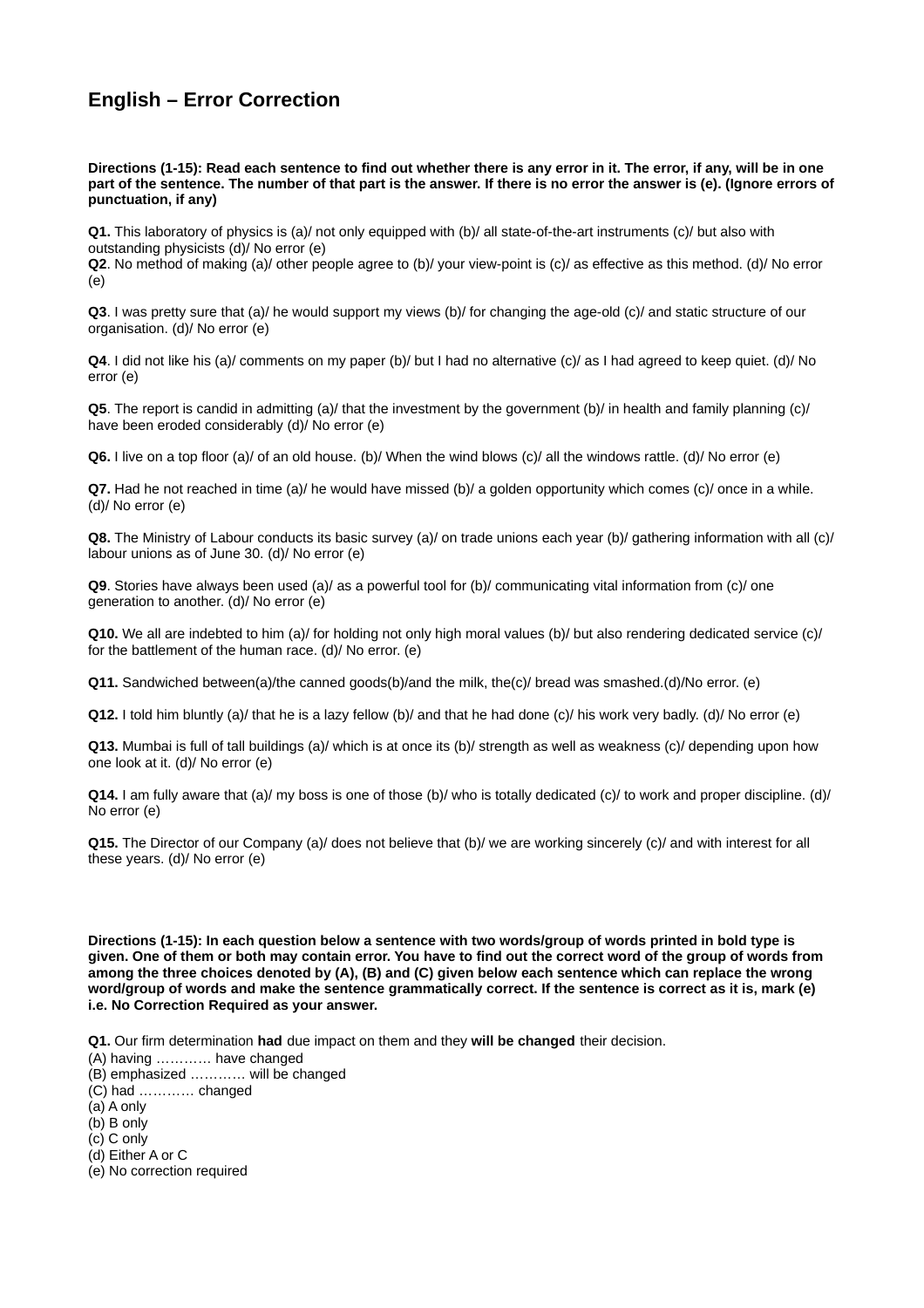**Q2. Deep breathing** exercises are found to be **of extreme helpful** to patients suffering from high blood pressure.

- (A) Deeply breathing ………… extremely helpful
- (B) Deep breathing ………… of extreme help
- (C) Deep breathing ………… extremely helpful

(a) A only

- (b) B only
- (c) C only

(d) Either B or C

(e) No correction required

**Q3.** By the time they **reach** the station, the train **had been** departed.

- (A) reached ………… has
- (B) reach ………… had
- (C) reached ………… had
- (a) A only
- (b) B only
- (c) C only
- (d) Either A or B
- (e) No correction required

**Q4.** These days, customers have **been receiving** better services **from** bank employees.

- (A) received ………… by
- (B) been received ………… from
- (C) received ………… from
- (a) A only
- (b) B only
- (c) C only
- (d) Either A or C
- (e) No correction required

**Q5.** It was heartening news that you **narrowly** escaped being **run over** by a speeding car yesterday.

- (A) narrowed ………… run over
- (B) narrowly ………… run across
- (C) narrowed down ………… running over
- (a) A only
- (b) B only
- (c) C only (d) None of these
- (e) No correction required

**Q6. What** matters most is the quality of the product and **only not merely** the cost, appearance or size.

- (A) What …………… not merely
- (B) It …………… not only
- (C) All that …………… only not more
- (a) A only
- (b) B only
- (c) C only
- (d) None of these
- (e) No correction required

**Q7.** Your investment advisor **should be concerned** about the security of and high returns on your investment,

rather **than** his benefit.

- (A) should be concern …………… for
- (B) should have concern …………… with
- (C) should be having concern …………… over
- (a) A only
- (b) B only
- (c) C only
- (d) Either A or B
- (e) No correction required

**Q8.** People who are insensitive and **indifference** to the **agonies** of the poor cannot serve the society.

- (A) indifference …………… suffering
- (B) indifferent …………… suffering
- (C) indifferent …………… agonies

(a) A only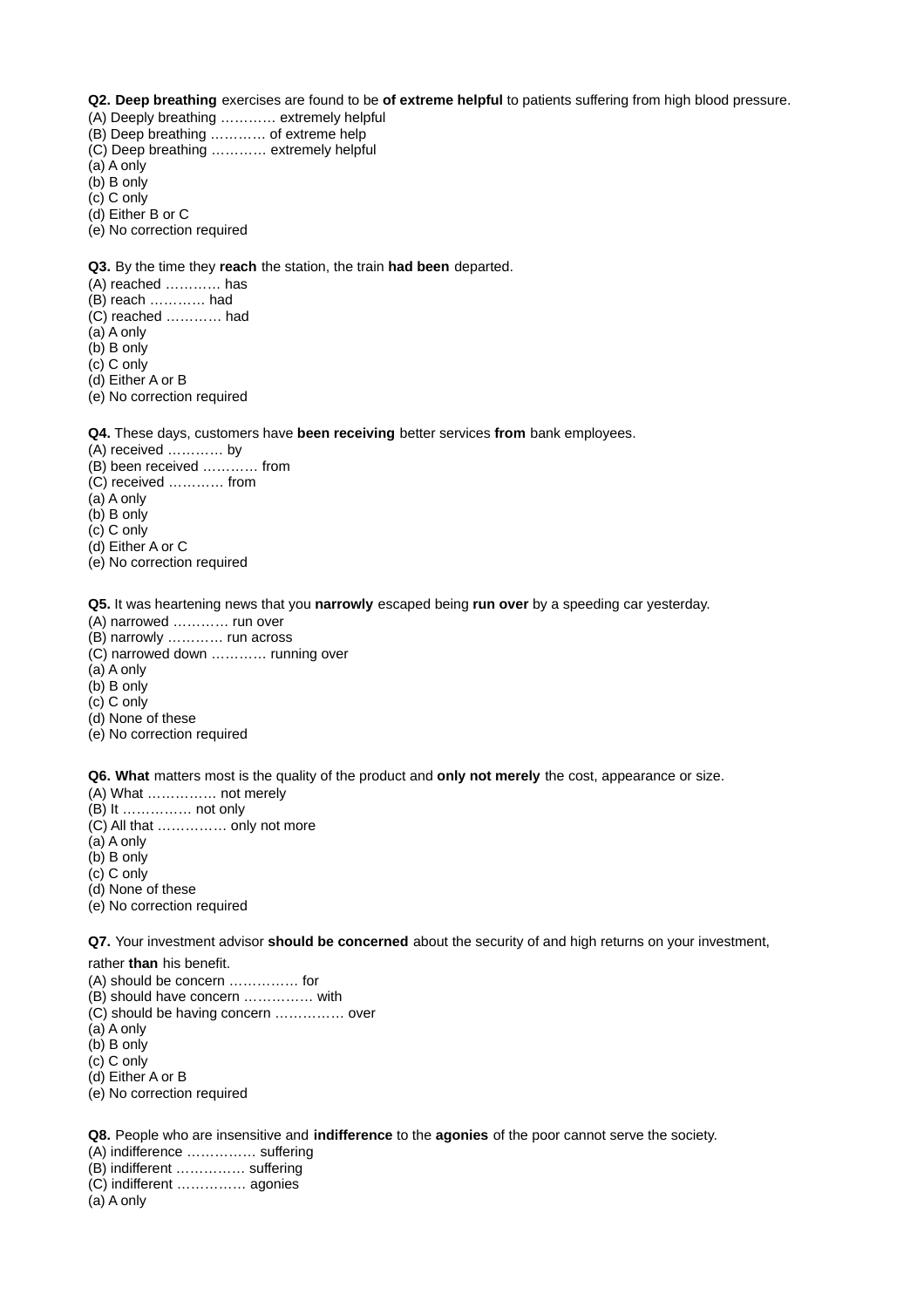(b) B only

(c) C only

(d) Either B or C

(e) No correction required

- **Q9. Getting carry away** by slightest provocation is a sign of **immaturity.**
- (A) Getting carried away …………… immaturity
- (B) Get carry away …………… maturity
- (C) Get carried away …………… maturity
- (a) A only
- (b) B only
- (c) C only
- (d) None of these
- (e) No correction required

**Q10.** Our employees are **so careful** in their work that none **has been so far found** any error in their work.

- (A) very careful …………… have so far found
- (B) so careful …………… has so far found
- (C) so efficient …………… have so far found
- (a) A only
- (b) B only
- (c) C only
- (d) Either B or C
- (e) No correction required

#### **Q11.** No sooner **had she completed** one project **when she started** working on the next.

(A)did she completed………….when she started (B)has she completed…………….than she started (C)did she complete………..than she started (a) A only (b) B only (c) C only (d) Either B or C (e) No correction required

**Q12.** The controversy **not only damages** our image **but also decreases** investor confidence.

(A)not only damage………but also decreases (B)not only damaged……….but also decrease

- (C)not only damages …….but also decreased
- (a) A only
- (b) B only
- (c) C only
- (d) Either B or C
- (e) No correction required

**Q13.** Would you **rather gone** shopping **nor spend** the day at the beach?

(A)either went……………..and spent (B)rather go………or spend (C)either go……and spend (a) A only (b) B only (c) C only (d) Either B or C (e) No correction required

#### **Q14**. **If these** is the case, **then I'm** not surprised about what's happening.

(A) If that ……………… then I'm (B)In case ……………..than I'm (C)If that………………..than I'm (a) A only (b) B only (c) C only (d) Either B or C (e) No correction required

**Q15.** My dad always **worked harder** so we could afford the things **we wants.**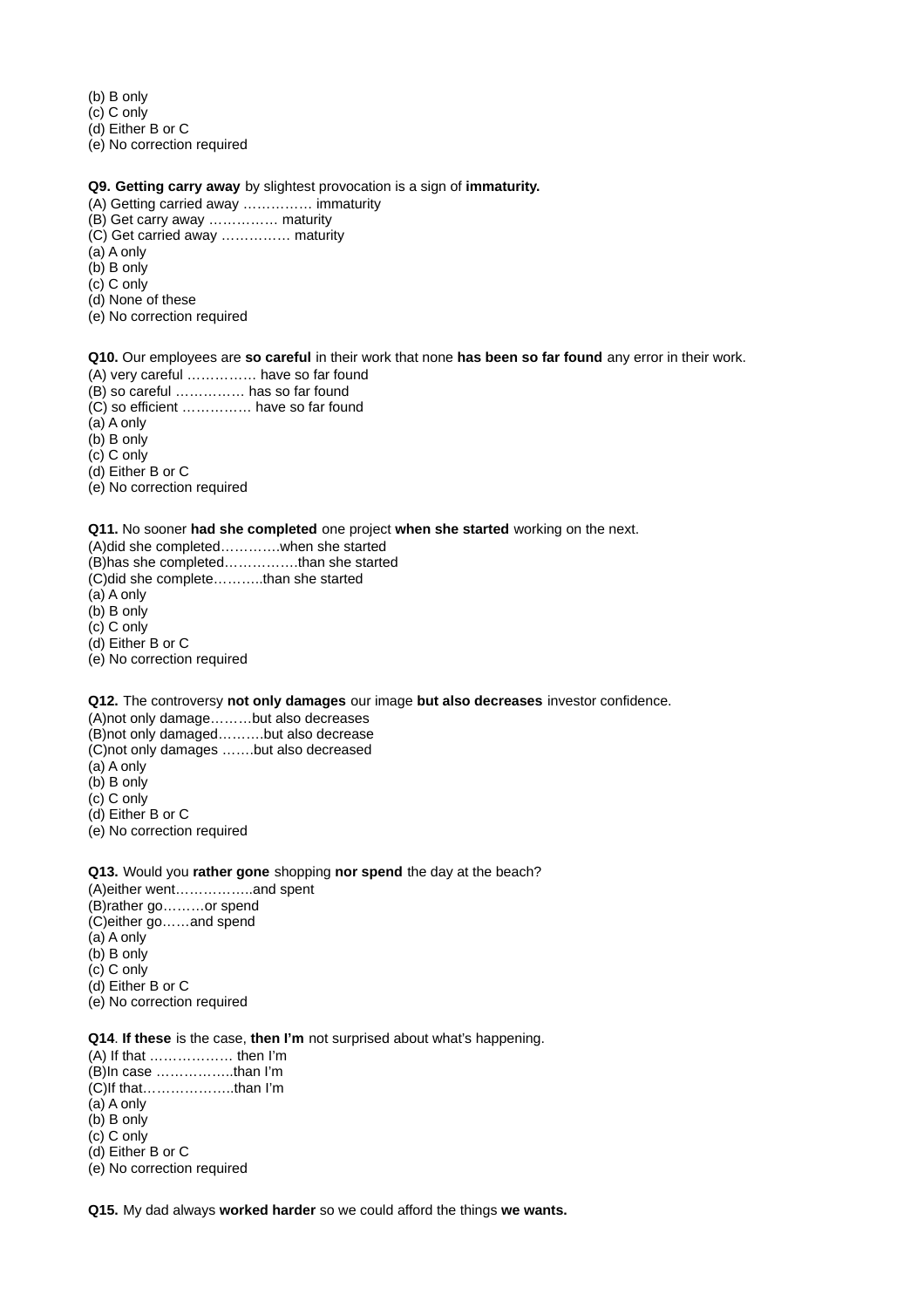(A)working hard……….we wanted (B)worked hard…………..we wanted (C)have work hard…….. we want (a) A only (b) B only (c) C only (d) Either B or C (e) No correction required

# **Reading Comprehension**

**Directions (1-10): In each of the following questions five options are given, of which one word is most nearly the same or opposite in meaning to the given word in the question. Find the correct option having either same or opposite meaning.**

#### **Q1.Prolix**

- (a) ramification
- (b) volatile
- (c) gaunt
- (d) succinct
- (e) banal

#### **Q2. Revile**

- (a) reference
- (b) seine
- (c) compliment
- (d) maculated
- (e) tender

## **Q3.Evoke**

- (a) educe
- (b) limpid
- (c) waffle
- (d) liturgy
- (e) nexus

### **Q4. Quotidian**

- (a) nostrum
- (b) lope
- (c) excemplar
- (d) impugn
- (e) exciting

## **Q5.Cogitate**

- (a) incubus
- (b) ponder
- (c) emboss (d) fracas
- (e) Curmudgeon

## **Q6.Furlough**

- (a) epithet
- (b) gist
- (c) vital
- (d) layoff
- (e) perfunctory

#### **Q7.Obstreperous**

- (a) concise
- (b) dubious
- (c) Momentous
- (d) perjury
- (e) rambunctious